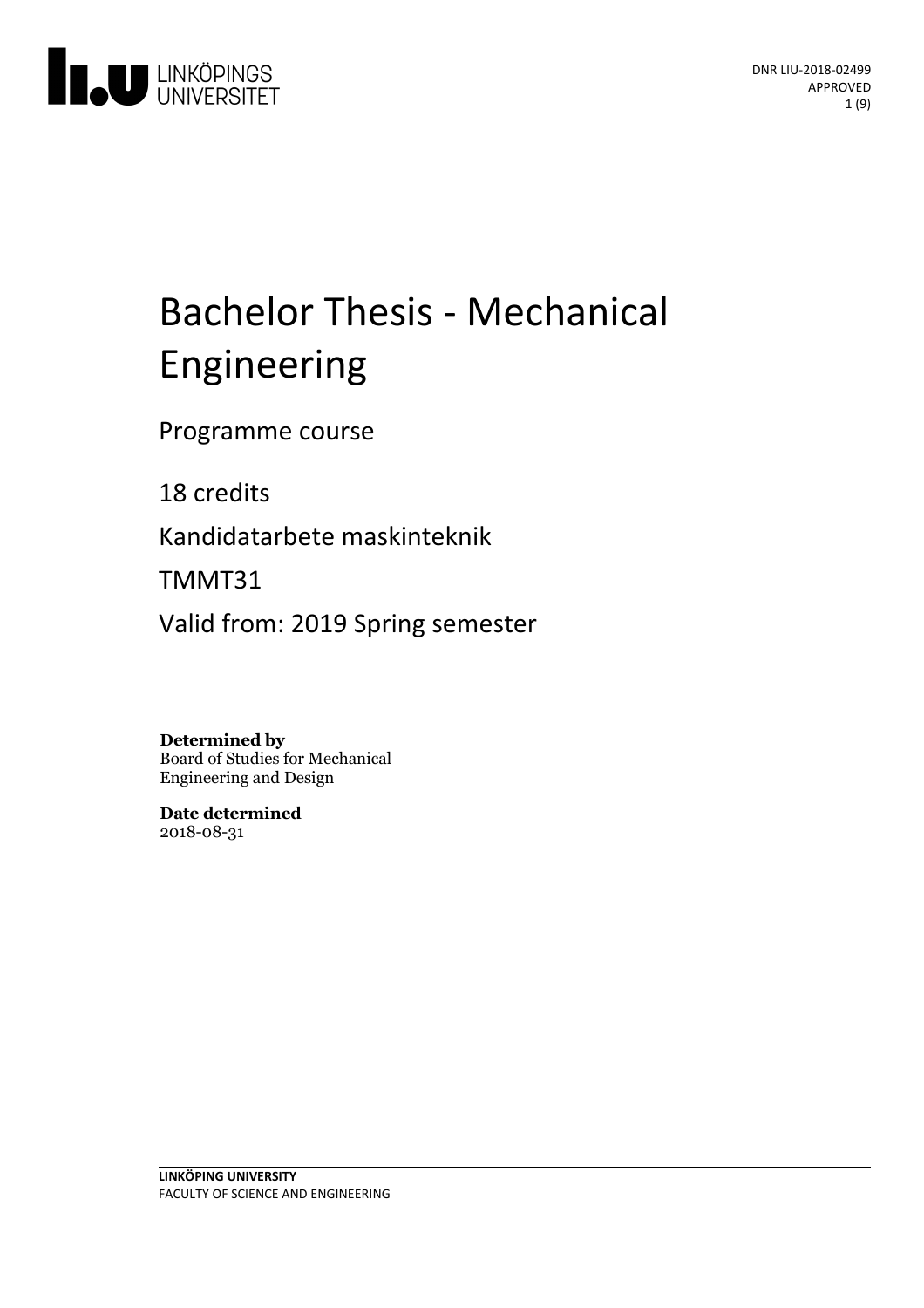# Main field of study

Mechanical Engineering

# Course level

First cycle

# Advancement level

 $G<sub>2</sub>X$ 

# Course offered for

Mechanical Engineering, M Sc in Engineering

# Entry requirements

For admission to the course, see tab Common rules, headline Commencing a degree project.

# Teaching and working methods

The course runs over the entire spring semester.

# Examination

| $\mathrm{UPG}5\:\text{\small{Individual}}$ written report on all or a part of the project assignment | 15<br>credits G             | U, |
|------------------------------------------------------------------------------------------------------|-----------------------------|----|
| UPG2 Jointly written compilation report on the entire project                                        | 1 credits $\frac{U}{C}$     |    |
| UPG3 Written opposition report from seminars                                                         | 1 credits $\frac{U_2}{C_1}$ |    |
| <b>UPG6</b> Reflection document                                                                      | 1 credits $\frac{U}{C}$     |    |
| Grades are given as 'Fail' or 'Pass'.                                                                |                             |    |

Grades Two grade scale, older version, U, G

# Department

Institutionen för ekonomisk och industriell utveckling

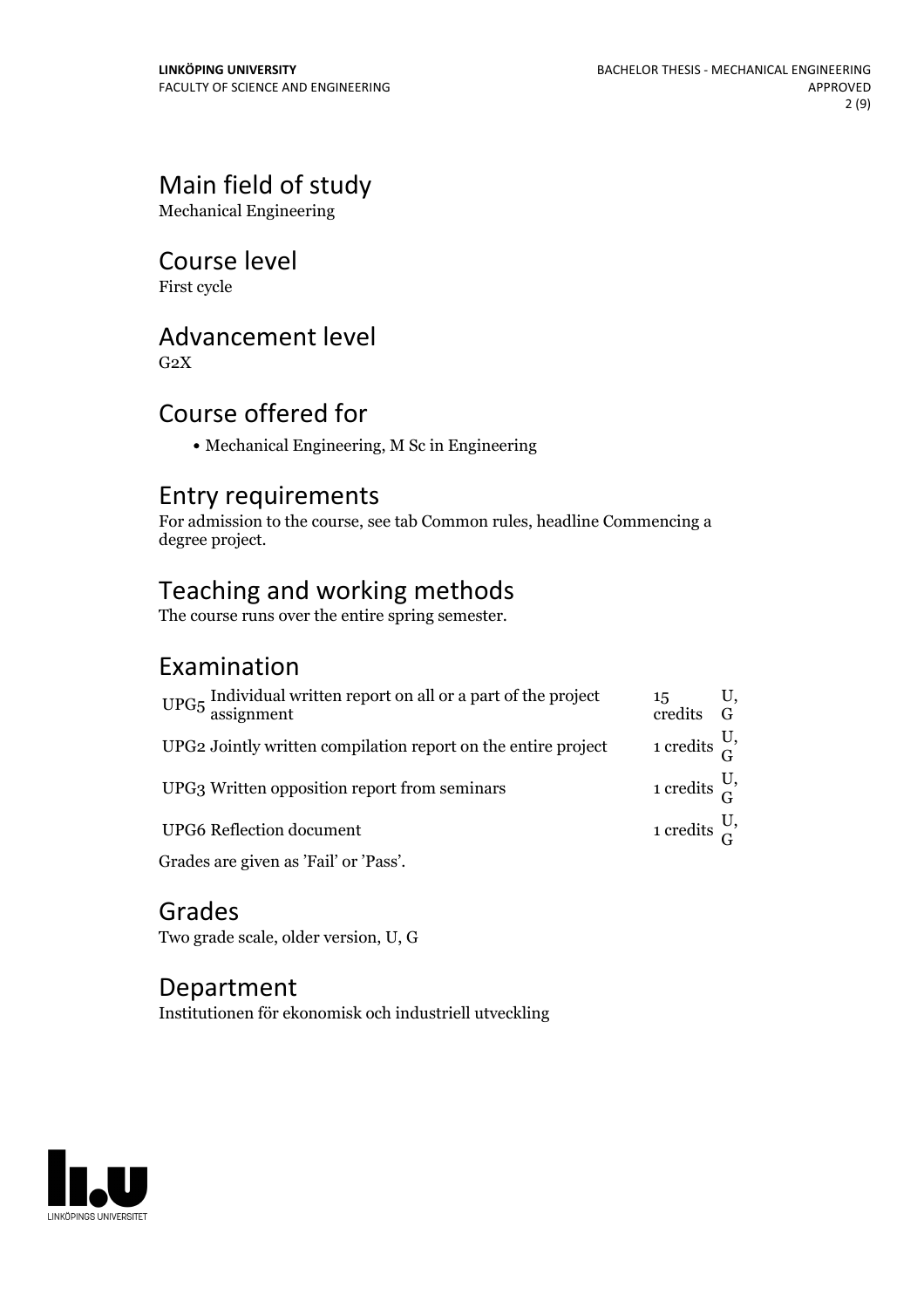## Director of Studies or equivalent Mikael Axin

# Examiner

Jonas Detterfelt

# Education components

Preliminary scheduled hours: 28 h Recommended self-study hours: 452 h

# Course literature

**Other**

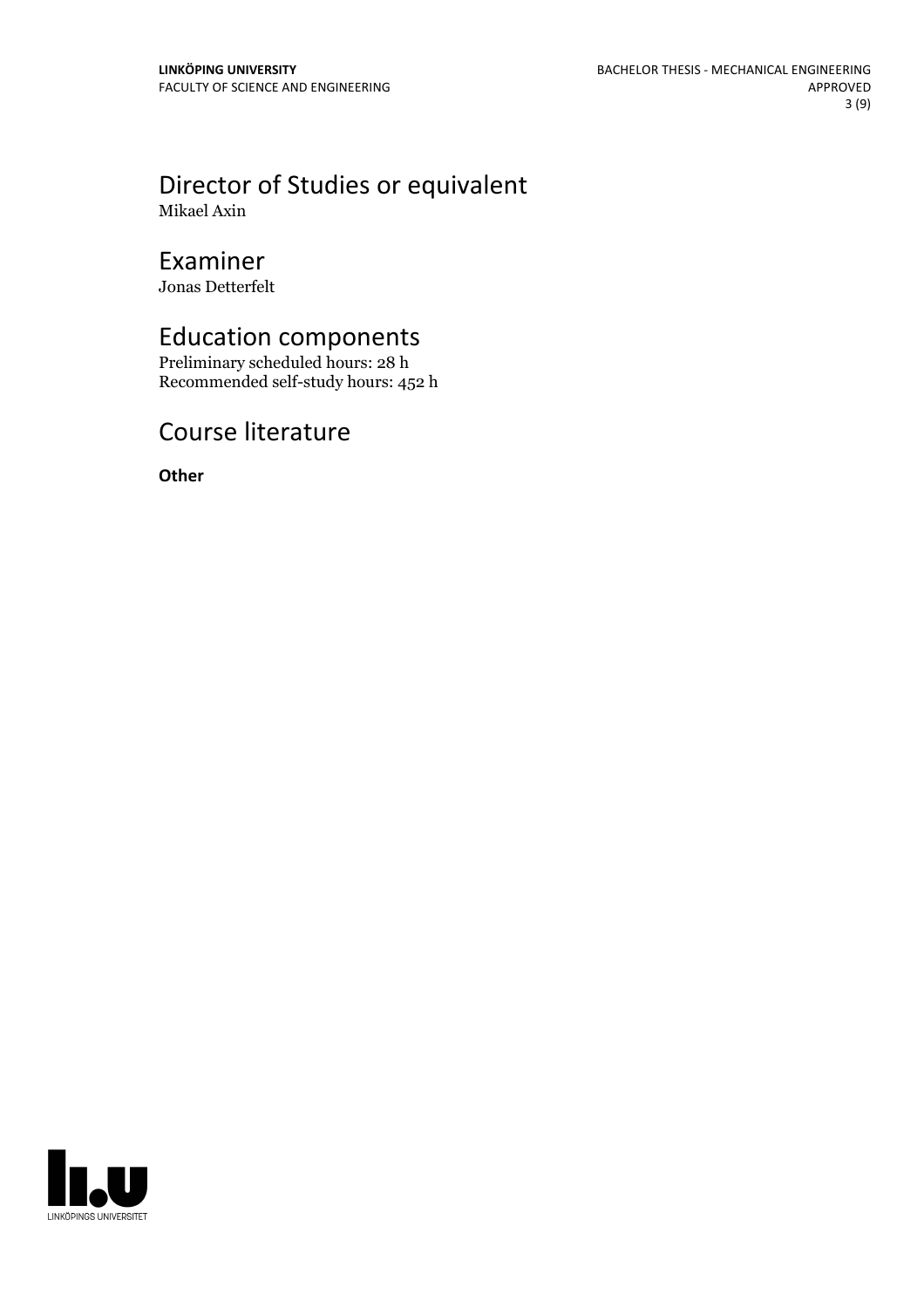# **Common rules**

### **Course syllabus**

A syllabus has been established for each course. The syllabus specifies the aim and contents of the course, and the prior knowledge that a student must have in order to be able to benefit from the course.

### **Timetabling**

Courses are timetabled after a decision has been made for this course concerning its assignment to a timetable module. A central timetable is not drawn up for courses with fewer than five participants. Most project courses do not have a central timetable.

### **Interrupting a course**

The vice-chancellor's decision concerning regulations for registration, deregistration and reporting results (Dnr LiU-2015-01241) states that interruptions in study are to be recorded in Ladok. Thus, all students who do not participate in a course for which they have registered must record the interruption, such that the registration on the course can be removed. Deregistration from <sup>a</sup> course is carried outusing <sup>a</sup> web-based form: www.lith.liu.se/for-studenter/kurskomplettering?l=sv.

### **Cancelled courses**

Courses with few participants (fewer than 10) may be cancelled or organised in a manner that differs from that stated in the course syllabus. The board of studies is to deliberate and decide whether a course is to be cancelled orchanged from the course syllabus.

### **Regulations relatingto examinations and examiners**

Details are given in a decision in the university's rule book: http://styrdokument.liu.se/Regelsamling/VisaBeslut/622678.

### **Forms of examination**

### **Examination**

Written and oral examinations are held at least three times a year: once immediately after the end of the course, once in August, and once (usually) in one of the re-examination periods. Examinations held at other times are to follow a decision of the board of studies.

Principles for examination scheduling for courses that follow the study periods:

courses given in VT1 are examined for the first time in March, with re-

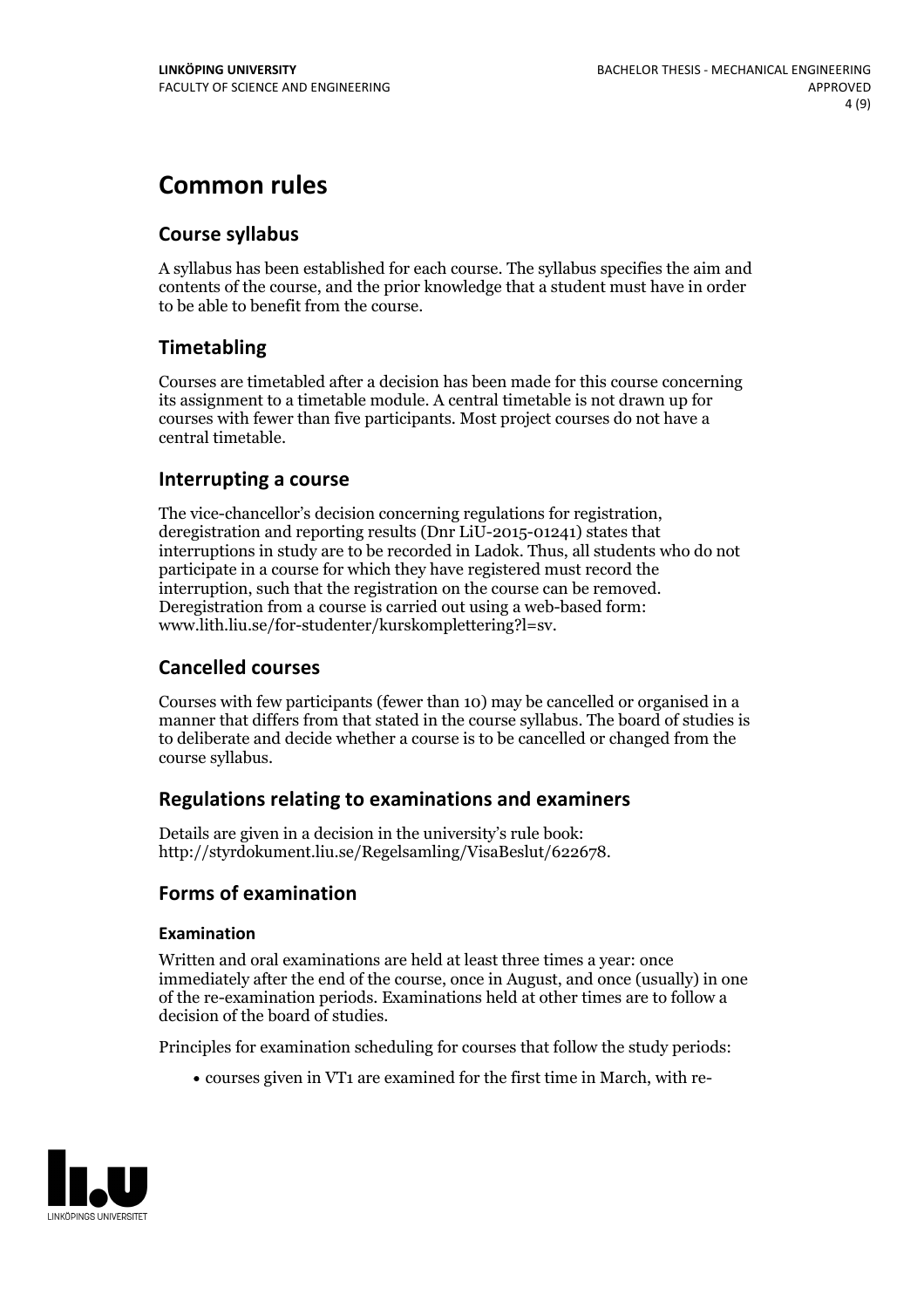examination in June and August

- courses given in VT2 are examined for the first time in May, with re-examination in August and October
- courses given in HT1 are examined for the first time in October, with re-examination in January and August
- courses given in HT2 are examined for the first time in January, with re-examination at Easter and in August.

The examination schedule is based on the structure of timetable modules, but there may be deviations from this, mainly in the case of courses that are studied and examined for several programmes and in lower grades (i.e. 1 and 2).

- Examinations for courses that the board of studies has decided are to be held in alternate years are held only three times during the year in which
- the course is given.<br>• Examinations for courses that are cancelled or rescheduled such that they are not given in one or several years are held three times during the year that immediately follows the course, with examination scheduling that corresponds to the scheduling that was in force before the course was cancelled or rescheduled.<br>• If teaching is no longer given for a course, three examination occurrences
- are held during the immediately subsequent year, while examinations are at the same time held for any replacement course that is given, or alternatively in association with other re-examination opportunities. Furthermore, an examination is held on one further occasion during the next subsequent year, unless the board of studies determines otherwise.<br>• If a course is given during several periods of the year (for programmes, or
- on different occasions for different programmes) the board orboards of studies determine together the scheduling and frequency of re-examination occasions.

### **Registration for examination**

In order to take an examination, a student must register in advance at the Student Portal during the registration period, which opens 30 days before the date of the examination and closes 10 days before it. Candidates are informed of the location of the examination by email, four days in advance. Students who have not registered for an examination run the risk of being refused admittance to the examination, if space is not available.

Symbols used in the examination registration system:

- \*\* denotes that the examination is being given for the penultimate time.
- \* denotes that the examination is being given for the last time.

### **Code of conduct for students during examinations**

Details are given in a decision in the university's rule book: http://styrdokument.liu.se/Regelsamling/VisaBeslut/622682.

### **Retakes for higher grade**

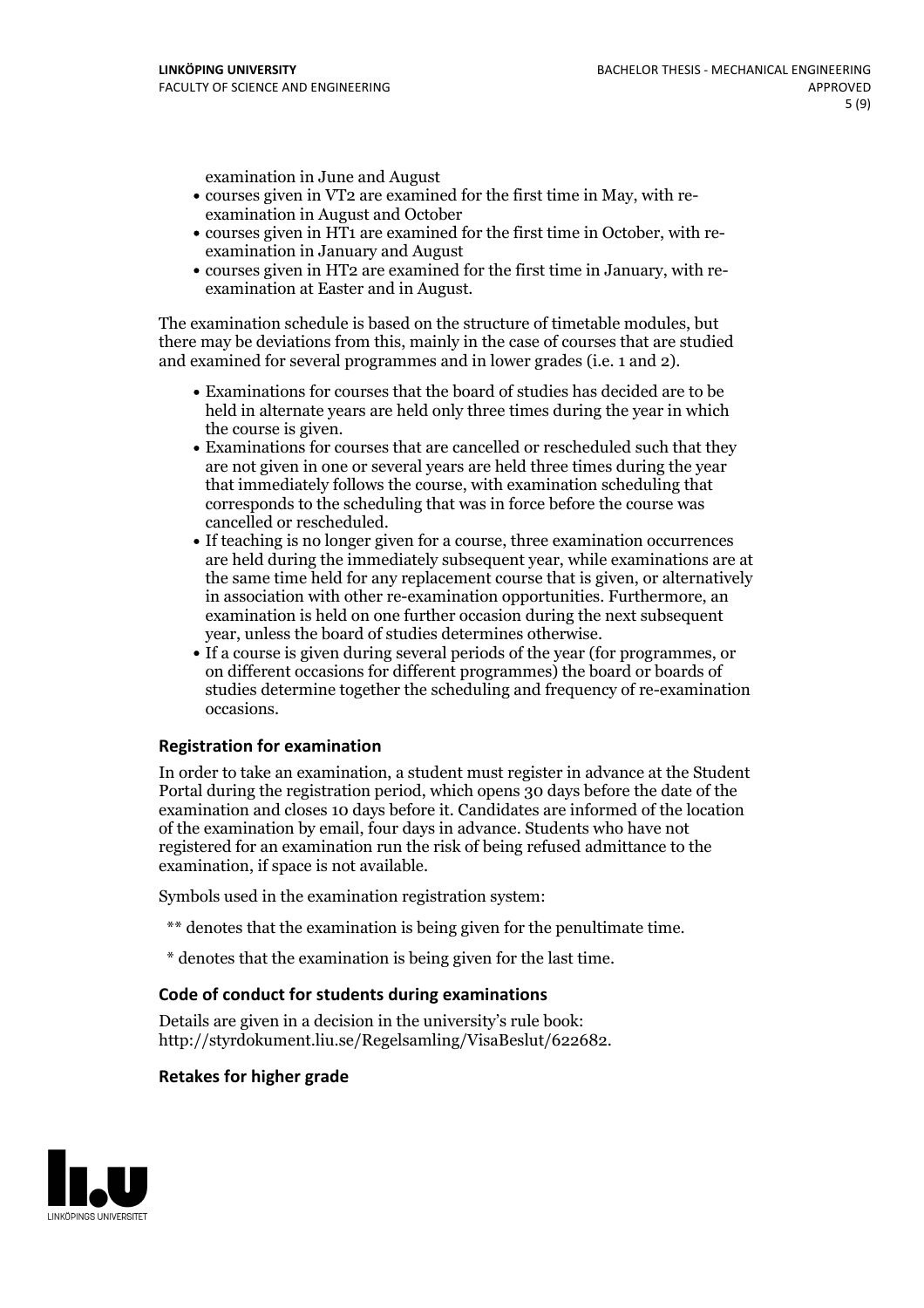Students at the Institute of Technology at LiU have the right to retake written examinations and computer-based examinations in an attempt to achieve a higher grade. This is valid for all examination components with code "TEN" and "DAT". The same right may not be exercised for other examination components, unless otherwise specified in the course syllabus.

### **Retakes of other forms of examination**

Regulations concerning retakes of other forms of examination than written examinations and computer-based examinations are given in the LiU regulations for examinations and examiners, http://styrdokument.liu.se/Regelsamling/VisaBeslut/622678.

### **Plagiarism**

For examinations that involve the writing of reports, in cases in which it can be assumed that the student has had access to other sources (such as during project work, writing essays, etc.), the material submitted must be prepared in accordance with principles for acceptable practice when referring to sources (references or quotations for which the source is specified) when the text, images, ideas, data, etc. of other people are used. It is also to be made clear whether the author has reused his or her own text, images, ideas, data, etc. from previous examinations.

A failure to specify such sources may be regarded as attempted deception during examination.

#### **Attempts to cheat**

In the event of <sup>a</sup> suspected attempt by <sup>a</sup> student to cheat during an examination, or when study performance is to be assessed as specified in Chapter <sup>10</sup> of the Higher Education Ordinance, the examiner is to report this to the disciplinary board of the university. Possible consequences for the student are suspension from study and a formal warning. More information is available at https://www.student.liu.se/studenttjanster/lagar-regler-rattigheter?l=sv.

### **Grades**

The grades that are preferably to be used are Fail (U), Pass (3), Pass not without distinction  $(4)$  and Pass with distinction  $(5)$ . Courses under the auspices of the faculty board of the Faculty of Science and Engineering (Institute of Technology) are to be given special attention in this regard.

- 1. Grades U, 3, 4, 5 are to be awarded for courses that have written
- examinations. 2. Grades Fail (U) and Pass (G) may be awarded for courses with <sup>a</sup> large degree of practical components such as laboratory work, project work and group work.

#### **Examination components**

- 
- 1. Grades U, 3, 4, <sup>5</sup> are to be awarded for written examinations (TEN). 2. Grades Fail (U) and Pass (G) are to be used for undergraduate projects and other independent work.

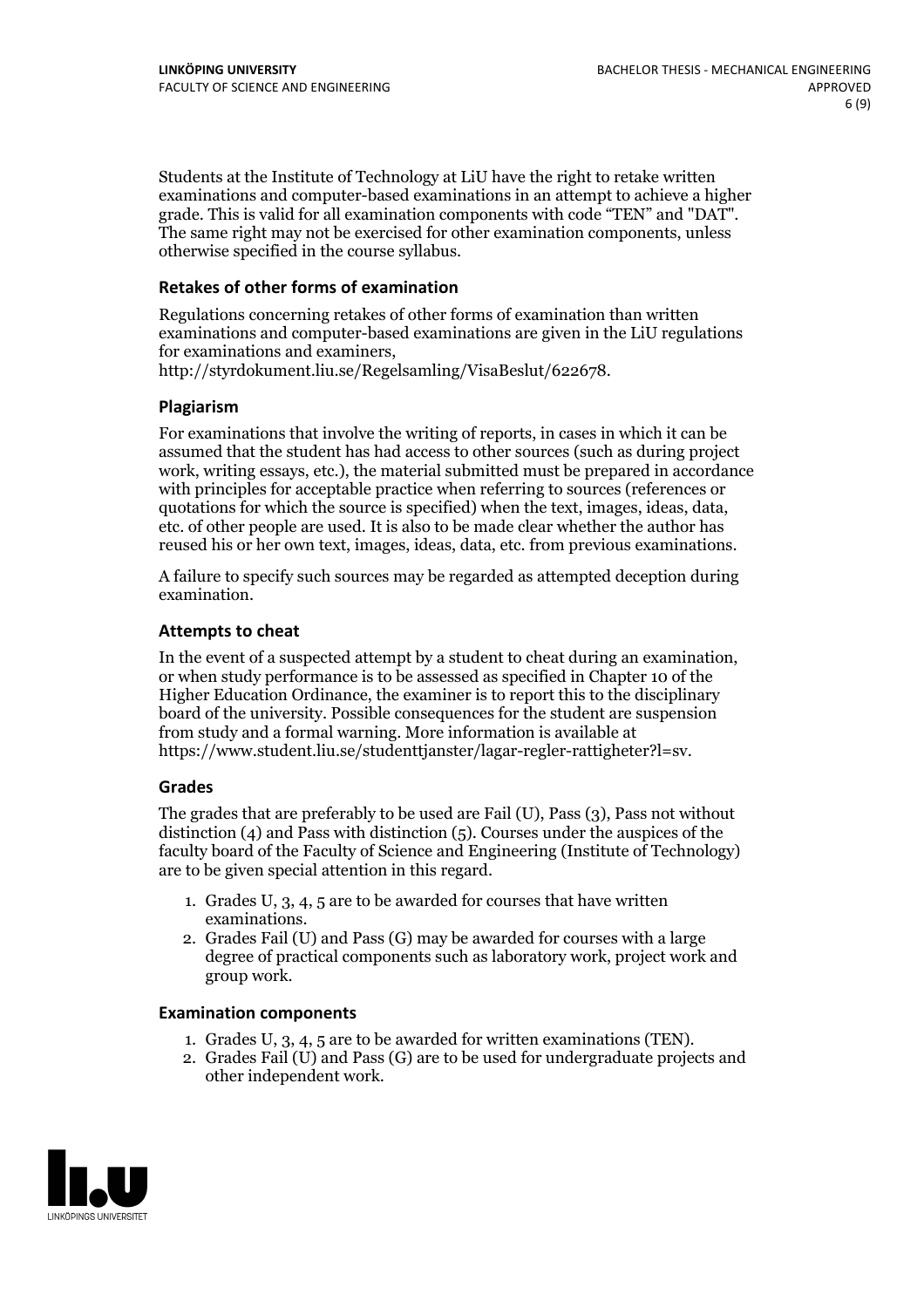- 3. Examination components for which the grades Fail (U) and Pass (G) may be awarded are laboratory work (LAB), project work (PRA), preparatory written examination (KTR), oral examination (MUN), computer-based examination (DAT), home assignment (HEM), and assignment (UPG).
- 4. Students receive grades either Fail (U) or Pass (G) for other examination components in which the examination criteria are satisfied principally through active attendance such as other examination (ANN), tutorial group (BAS) or examination item (MOM).

The examination results for a student are reported at the relevant department.

### **Regulations (applyto LiU in its entirety)**

The university is a government agency whose operations are regulated by legislation and ordinances, which include the Higher Education Act and the Higher Education Ordinance. In addition to legislation and ordinances, operations are subject to several policy documents. The Linköping University rule book collects currently valid decisions of a regulatory nature taken by the university board, the vice-chancellor and faculty/department boards.

LiU's rule book for education at first-cycle and second-cycle levels is available at http://styrdokument.liu.se/Regelsamling/Innehall/Utbildning\_pa\_grund- \_och\_avancerad\_niva.

# **Degree projects (included in Term 6 of study programmes in engineering)**

### **General provisions**

All study programmes in engineering (with the exception of the programme in Industrial Engineering and Management – International and the programme in Applied Physics and Electrical Engineering – International) have since 2014 included an obligatory degree project. The project undertaken may also be included as part of the Bachelor of Science (Technology). During Term 6 of each programme, one or several special courses are given that constitute degree projects. The syllabuses of these courses contain course-specific provisions, which are supplemented with the general provisions given below.

### **Aim**

The degree project is to contribute to general and programme-specific objectives of the study programmes in engineering being achieved. Specific learning outcomes are given in the relevant course syllabus. In addition, the degree project has also the following learning outcomes, which are common to all degree project-<br>based courses at LiTH:

- Knowledge of the subject After carrying out the degree project, the student is expected to master the following:
	- $\circ$  integrating in a systematic manner the knowledge gained during the

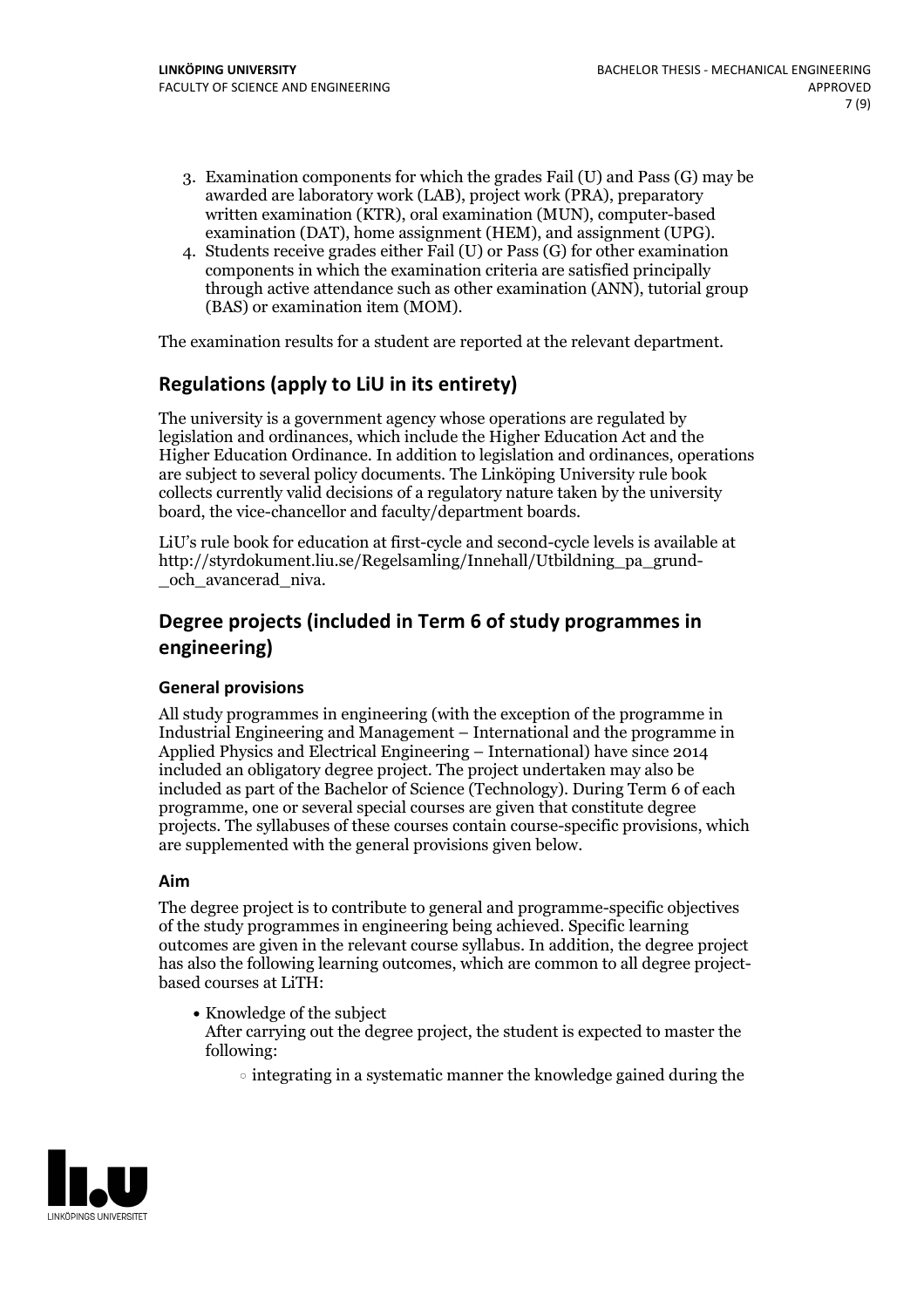period of study

- applying methodological knowledge and subject-specific knowledge within the main subject area
- $\circ$  assimilating the contents of relevant technical publications and relating the study to such contents.<br>• Personal and professional skills
- 

After carrying out the degree project, the student is expected to possess the following skills:

- $\circ$  formulating research questions and limiting the same, within a specified time schedule
- $\circ$  seeking and evaluating scientific literature. <br> Working and communicating in a group
- 

After carrying out the degree project, the student is expected to possess the following skills:

- $\circ$  planning, executing and presenting independent work in the form of a project carried out in a group
- $\circ$  expressing oneself professionally, in writing and orally
- critically examining and discussing independent work presented in
- speech and in writing.<br>• CDIO engineering fundamentals

After carrying out the degree project, the student is expected to master the following:

- $\circ$  creating, analysing and/or evaluating technical solutions
- making assessments that consider relevant scientific, societal and ethical aspects.

### **Degree projects undertaken while studying abroad**

During study abroad, an individual plan is to be drawn up together with the faculty programme director to determine how the requirements for a degree project in engineering can be satisfied.

### **Commencing a degree project**

Before a student commences a degree project, the following requirements must be satisfied:

- The student must have a minimum of 90 credits obtained from courses from Terms 1-4 of the programme (courses taken voluntarily are not counted). This requirement must be satisfied before the end of the third week of study period 2 of the autumn term before the degree project is to be carried out.<br>• The student must have completed the subject-specific courses listed in the
- course syllabus for the relevant degree project course. This requirement must be satisfied before the end of the third week of study period 2 of the autumn term before the degree project is to be carried out. When assessing whether the requirements have been satisfied, individual
- decisions (such as those taken in association with admission to subsequent parts of the programme) are to be considered.